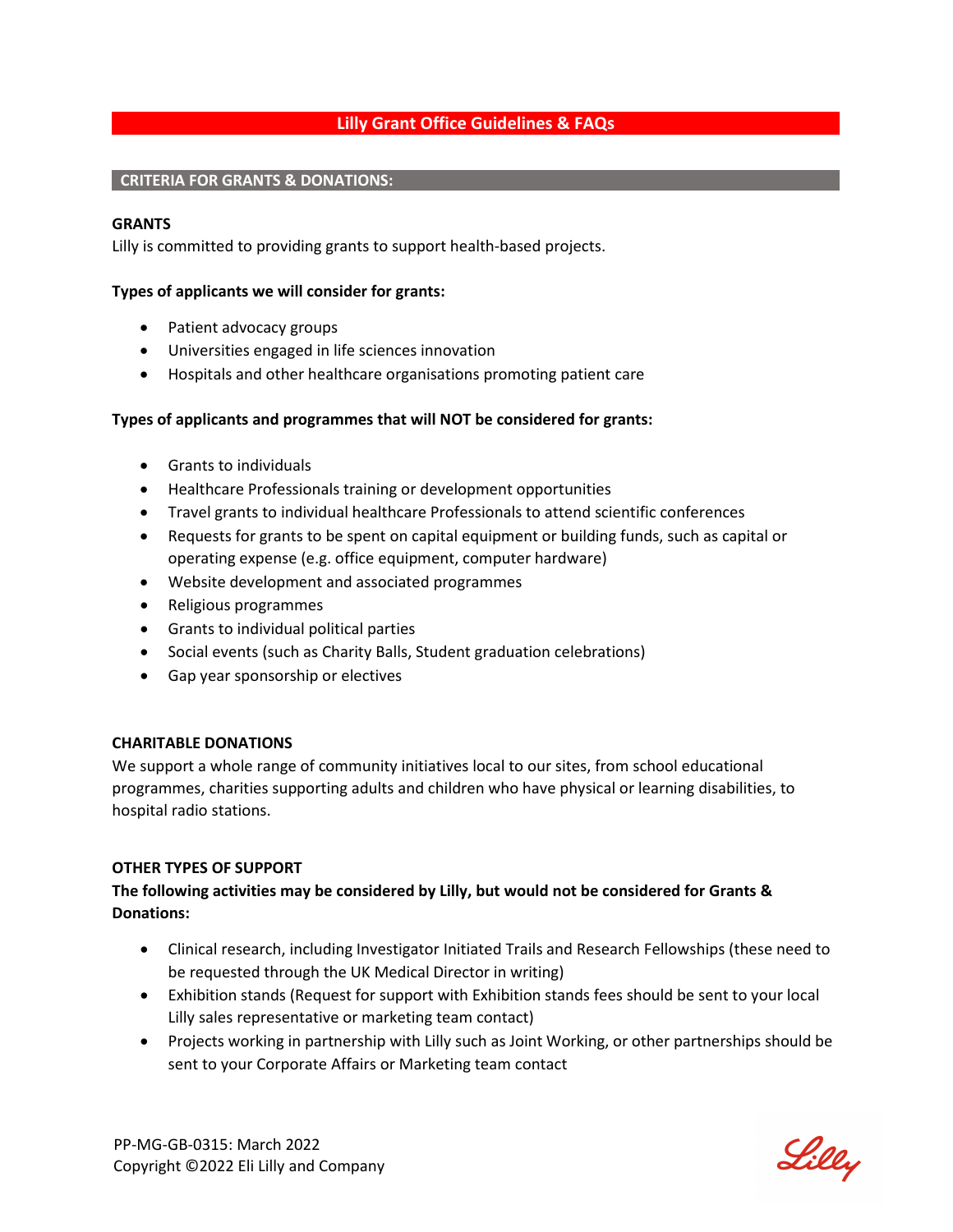Grants and donations in cash or in kind or otherwise (such as product donations) to Healthcare Organisations that are comprised of healthcare professionals and/or that provide healthcare, are reported as Transfer of Value per local external requirements. This may include publication of details on a non-Lilly website.

Grants and donations will only be considered where the content of the programme is wholly controlled by an independent organisation and Lilly has no input or influence over the content. If a grant or donation is given, this support must be acknowledged on the educational item or documentation supporting the event.

#### **APPLY FOR A GRANT:**

To submit a funding request click on relevant button and complete the form via the link provided.

**Public Bodies:** Institutions either fully or partially supported through government funding. For example; hospitals, universities and schools[. Apply here.](https://cms.securimate.com/cms/ddq/ddqlogin.sec?id=1wevZkaGwQiPojTQ) 

**Non-Governmental Institutions:** Institutions which are not supported through government funding. For example; patient advocacy groups, local charities, and community groups. Apply here.

### **You must submit the following documents, where applicable:**

- A breakdown of funding where possible.
- Any other information which you think will support your grant application.
- Please take care to include all relevant information at the time of the application. Failure to do so will delay our consideration of your application and/or result in our rejecting it.

The personal information you submit in your application will be used by Lilly UK only for the purposes of processing the grant application and any associated disclosure. Any and all uses will comply with all applicable laws.

#### **What happens next?**

Your application will then be reviewed by our Grants and Donations Committee and you will be informed of their decision.

Please also note that you should not consider your application approved until you receive an email from the Grants and Donations Committee formally notifying you that it has been approved.

If you have any questions about your application, please email [UKgrants@lilly.com](mailto:UKgrants@lilly.com)

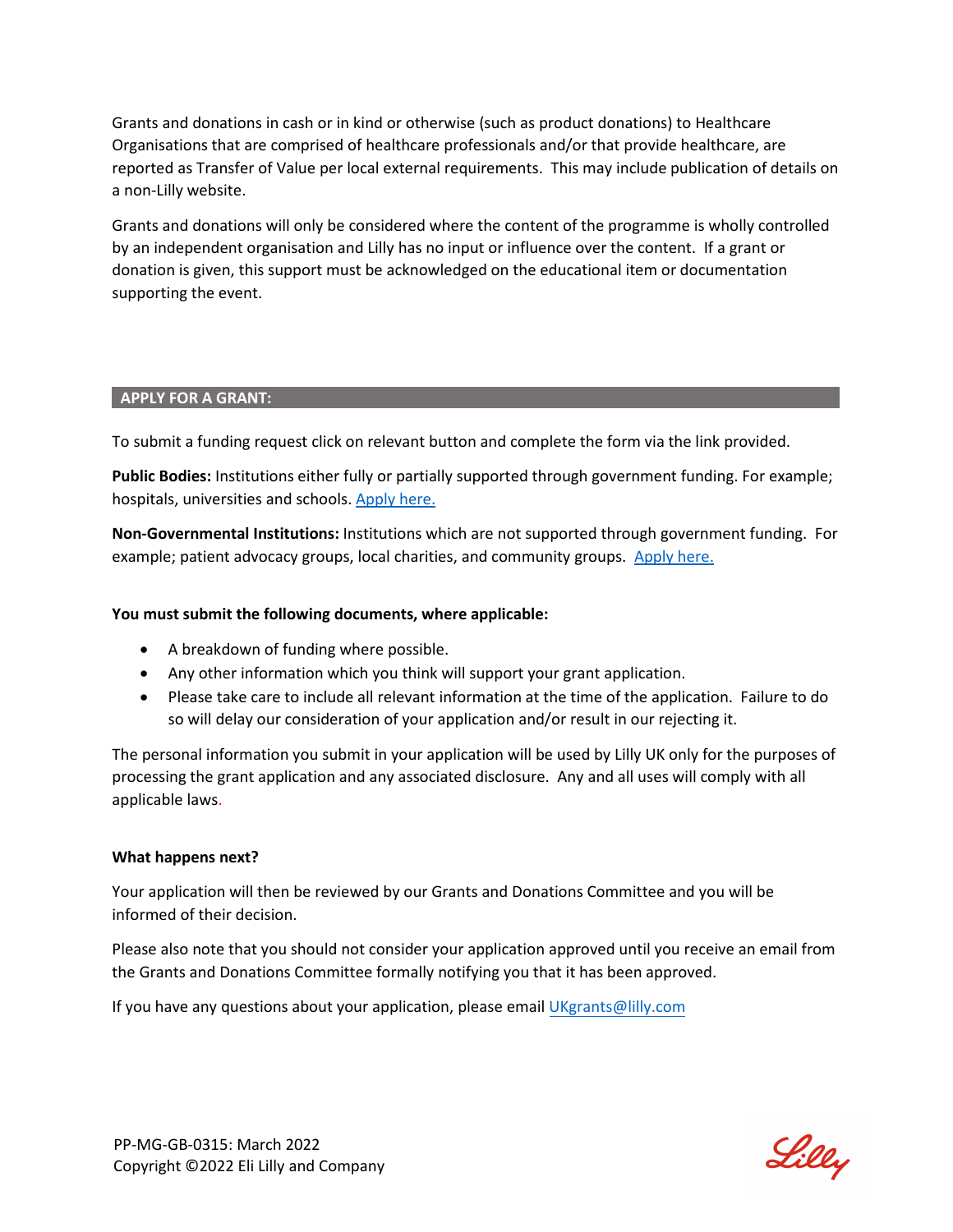#### **FAQs:**

### **Q: Does previous support of a programme by Lilly guarantee future support?**

A: No

### **Q: What is the UK's grant policy on websites?**

A: At this time, the Lilly Grants and Donations committee does not support funding for development or maintenance of websites

# **Q: My Lilly representative told me that my grant would be approved but I was sent a denial letter. Can you explain why?**

A: No individual representative of Lilly can approve a grant. Please do not consider any grant request approved until you have received final written confirmation for the Lilly Grants and Donations Committee.

# **Q: One of my colleagues has requested a grant. Can I get the status of that request?**

A: The requestor will receive updated information automatically on their request.

**Q: I need a speaker for my programme. Can the grants committee provide suggestions for speakers?** A: No, the Lilly Grants and Donations committee do not recommend speakers.

### **Q: Where can I return unused funds?**

A: Please email UKgrants@lilly.com for details.

# **Q: Can I submit an application for an event or Activity that has already happened?**

A: No

# **Q: What happens if I need more money after the event or activity?**

A: Unfortunately, we cannot support requests for additional funding.

# **Why do I need to sign the declaration about the Foreign Corrupt Practices Act (FCPA)?**

A: As a UK subsidiary of an American company we have to comply with relevant US Law, including that governing non-US activities involving government bodies and employees. As a requestor you will be asked questions relating to funding and its accounting destination. This is to ensure that Lilly funding is not associated with the prescription of our medicines or used to influence a government official and is accurately recorded in our books of account.

# **Q: How do I know if I can sign this on behalf of my organisation when the form asks if I am in a position of authority?**

A: Please check with your supervisor that you have the authority to commit your organisation to the conditions associated with the funding.

# **Q: Why do I have to declare Lilly sponsorship?**

A: This is a requirement of our industry's Code of Practice and self-governance. We are committed to ensuring that all funding associated with the pharmaceutical industry is open and transparent.

#### **Q: What documentation do I need to keep?**

A: You should retain a copy of your application form.